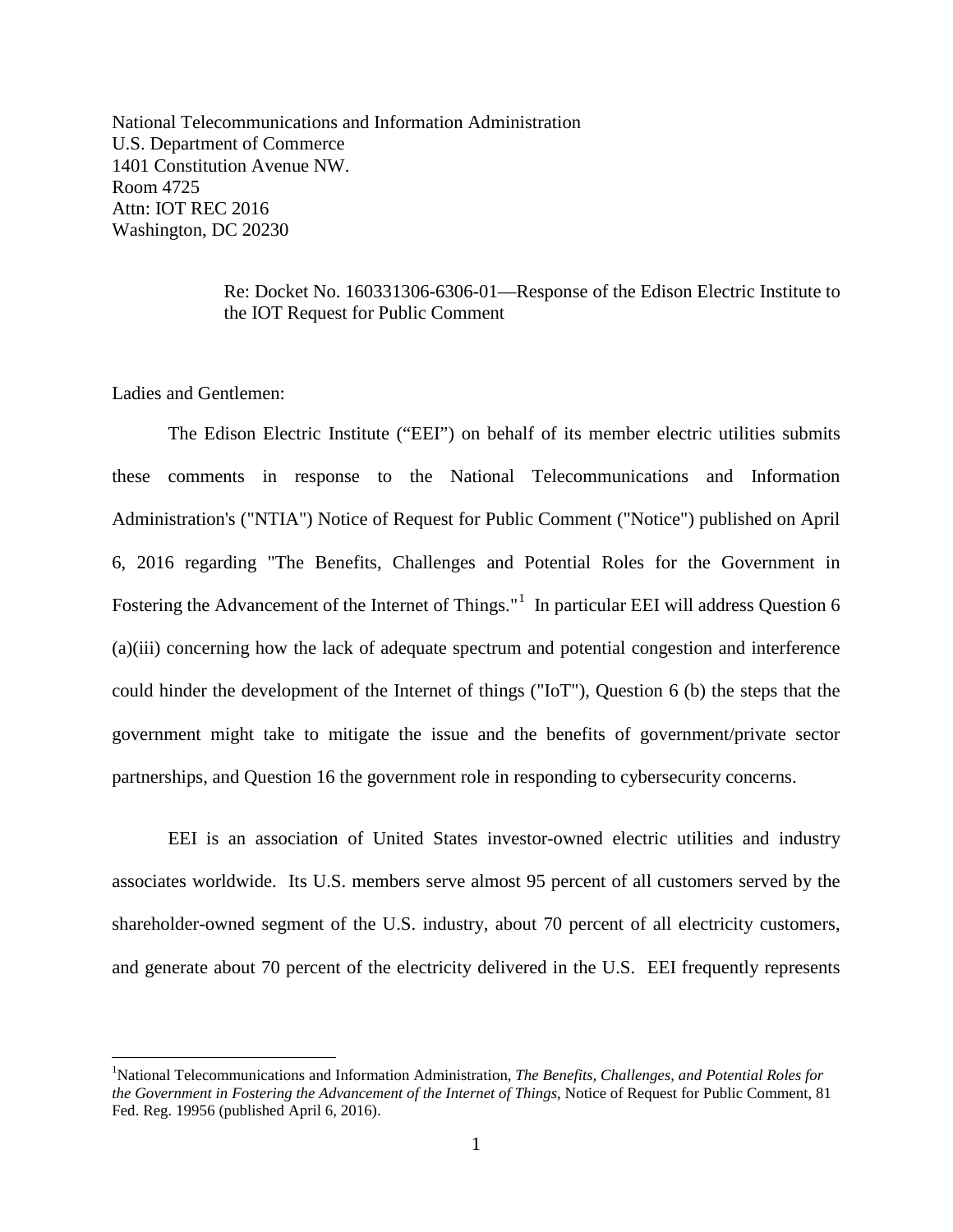its U.S. members before Federal agencies, courts and Congress in matters of common concern, and has filed comments in various proceedings affecting the interests of its members.

Electric utilities are critical infrastructure industry ("CII") entities which rely heavily on communications for critical monitoring and control of this nation's transmission and distribution grid, emergency and other communications, smart meters/AMI, *etc*. At present, the electric industry is beginning to undergo a transformation as result of the introduction of new technologies, new clean sources of power, and changing needs and expectations of customers. In order to meet new demands, the industry has invested billions of dollars in modernizing this nation's grid by deploying the Integrated  $Grid<sup>2</sup>$  $Grid<sup>2</sup>$  $Grid<sup>2</sup>$  which is more popularly known as the Smart Grid<sup>[3](#page-1-1)</sup>. Grid modernization is critical to maintaining the resiliency, reliability and security of the grid as well as "achieving national goals of energy in dependence and efficiency."[4](#page-1-2) The Smart Grid represents the convergence and application of electric, telecommunications and IoT technologies. Having access to adequate spectrum and addressing cybersecurity concerns are critical to the deployment of the Smart Grid.

Consequently, EEI and its members are particularly interested in this proceeding and how national IoT policies may impact—either positively or negatively—grid modernization. The electric industry is concerned that the lack of adequate spectrum, potential congestion and interference, and inadequate attention to cybersecurity risk by IoT technology developers will impede the deployment of the Smart Grid and could negatively affect the reliability, resiliency

<span id="page-1-0"></span> <sup>2</sup> *See e.g.* Electric Power Research Institute *The Integrated Grid Realizing the Full Value of Central and Distributed Energy Resources* (2014)<br><sup>3</sup> The term "Smart Grid" is a misnomer because not only is this nation's grid already smart it is one of, if not, the

<span id="page-1-1"></span>most advanced energy systems in the world.

<span id="page-1-2"></span><sup>4</sup> Federal Communications Commission *The National Broadband Plan* at 247 (2010)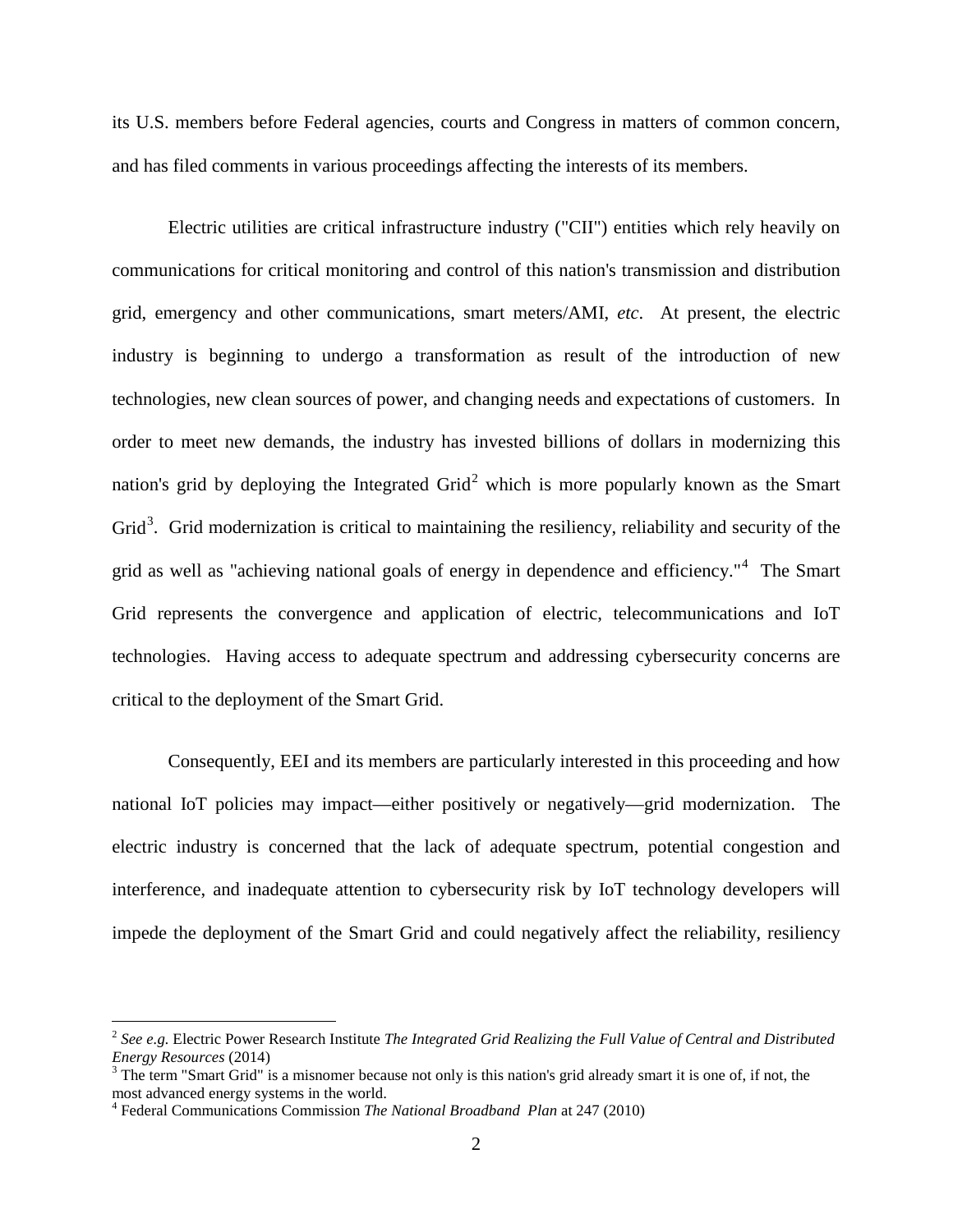and security of the grid as well as impede progress towards achieving national goals regarding clean power and energy efficiency.

- I. Question 6 (a)(iii)—Potential Harm Caused by the Lack of Adequate Spectrum and Congestion and Interference
- A. The Integrated Grid (AKA Smart Grid) is Critical to This Nation's Future

Energy has become even more vital to our nation's continued economic growth and security. Today's electric power industry facilitates all of America's public safety, business and trade, infrastructure, education, health, social interactions and political and cultural life. Any outage, regardless of extent and duration, has immediate societal and economic impacts (*e.g.*, government and industry closures that would curtail the provision of critical services and employment, as well as emergency and critical services such as public safety, hospitals services, and gasoline supplies). Quantum leaps in demand for broadband telecommunications capacity and computing power have translated into a sustained demand for even more abundant and reliable power supplies. Moreover, without access to energy few, if any, IoT applications would work. With so much riding on them, electric utilities have risen to the challenge by striving to become even more resilient, secure and reliable in the face of natural disasters and potential security threats.

In order to provide resilient, reliable and secure service, as well as to accommodate new sources of power such as wind and solar, EEI's members make extensive use of communications both as owners and operators of private communications systems, and as end-users of commercial communications networks. Electric utilities utilize both licensed and unlicensed spectrum. They are in fact among this nation's largest users of communications networks and services. Electric utilities make particular use of wireless communications in their vital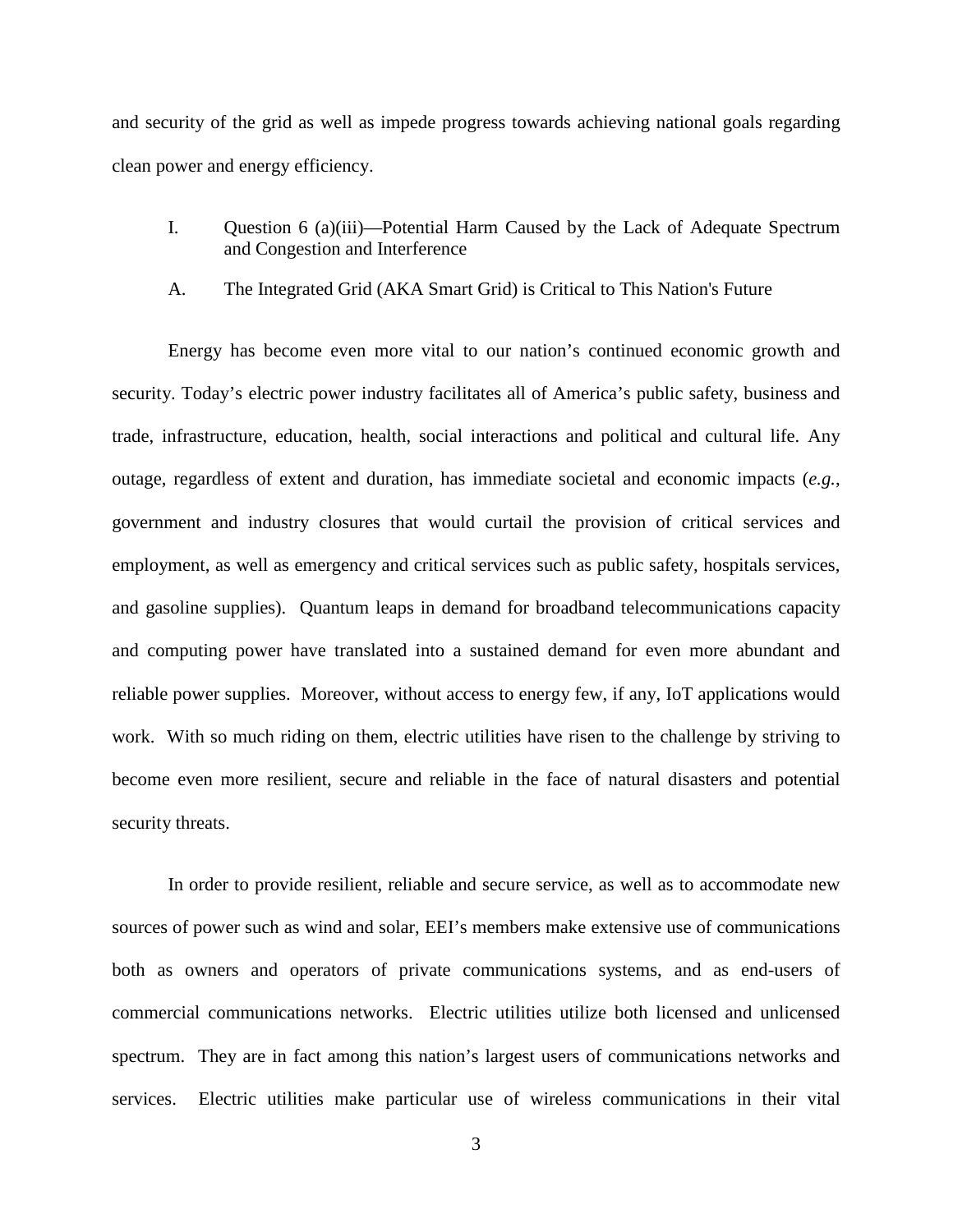supervisory control and data acquisition ("SCADA"), distributed automation and field operations systems.

Electric utilities are now investing billions of dollars in communications plant as part of the effort to digitize the grid and to deploy the Smart Grid. Although there is no one definition of the Integrated Grid or Smart Grid, it is generally understood to enable the two-way flow of electricity and information to create an automated, widely distributed energy delivery network by combining electric, telecommunications and IoT technologies. It has tremendous capabilities including integrated two-way communications, advanced components, advanced control methods, sensing, monitoring and measurement, and improved interfaces and decision support. According to an Electric Power Research Institute study, grid modernization through the deployment of Smart Grid technology will result in benefits such as improved reliability, improved utilization of alternative energy sources, improved ability to detect and respond to physical and cyber attacks, distributed technologies and innovation, as well as empowering consumers to make informed choices.

In 2010 in its report entitled "Communications Requirements of Smart Grid Technologies" the Department of Energy ("DOE") stated that the evolution toward a Smart Grid was a major technological change of national scope and "communications technologies are one of the critical foundations of this change."<sup>[5](#page-3-0)</sup> DOE recognized that the communications requirements of the Smart Grid would fundamentally change how the electricity network employs communications technologies.<sup>[6](#page-3-1)</sup> Moreover, because it relied on the increased use of communications and information technology, sufficient access to communications facilities was

<span id="page-3-1"></span><span id="page-3-0"></span> $^5$  Department of Energy *Communications Requirements of Smart Grid Technologies* at 5 (2010).  $^6$  *Id*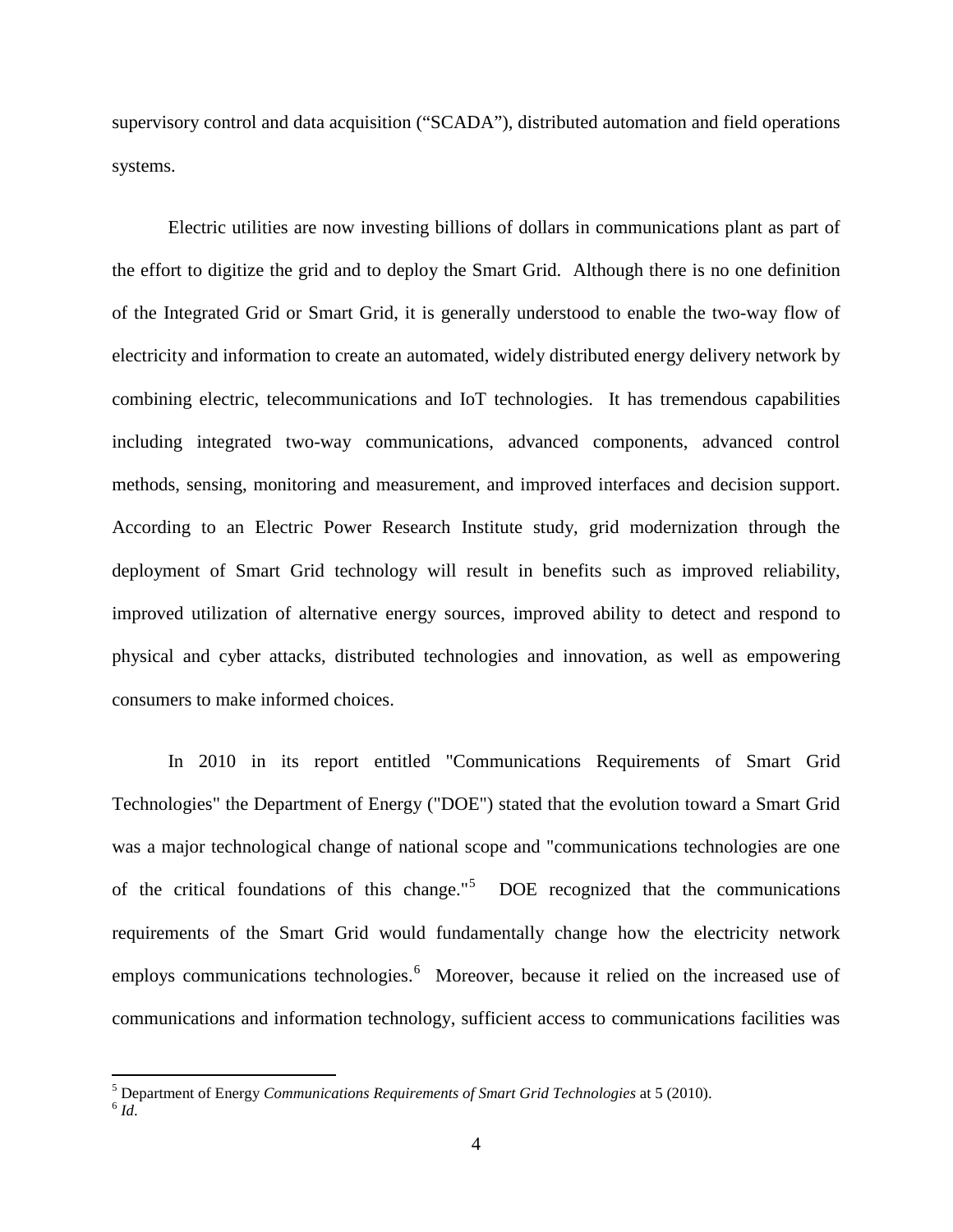critically important. DOE also recognized that wireless technologies could offer advantages over other technologies for certain Smart Grid applications and deployments as they related to data applications.[7](#page-4-0)

In the report entitled Field Area Networks the authors discussed the importance of Communications to the Integrated Grid and how it facilitated the use of various related IoT applications.

Modernization of utilities and other critical infrastructure industries (CII) has made it clear that communications networks are critical to maintaining the safe, reliable and efficient delivery of essential electric, gas and water services to the public at large. Grid modernization is already requiring that communications networks meet an increasingly rigorous set of requirements designed to support new and more time-constrained and critical applications. Today's electric utilities have deployed communications based upon applications that provide network operators with the capability to monitor grid problems in real time, and teleprotection programs that require as few as 20 milliseconds round trip latency in order to respond to and prevent faults from cascading into major outages. The evolving role of utilities in the integration of distributed energy resources is placing even greater demands on their communication networks, to balance inconsistent solar and wind energy resources with uncertain demand and storage resources, such as water heaters and variable speed air-conditioning compressors. The utility's role in keeping supply and demand in balance at the edge of the grid will enable the optimization of the use of existing resources, while avoiding (or at least delaying) the need for new generation and/or distribution infrastructure upgrades. Such advances require continuous evolution in utility communications networks.<sup>[8](#page-4-1)</sup>

B. Dedicated RF Spectrum is Needed to Power New Energy and Communications Technologies

Utilities have come to rely on RF wireless spectrum for critical and emergency communications. With regard to the future, RF Spectrum will play a critical role in all utilities pioneering ground-breaking energy and communications technologies, including facilitating and enabling the rapidly developing IoT. Utilities need RF spectrum to monitor and control millions of devices. As overall energy demand accelerates and variable generation proliferates, utilities

<span id="page-4-1"></span><span id="page-4-0"></span><sup>&</sup>lt;sup>7</sup> *Id*. At 51 **8 Smart Networks Council/Edison Electric Institute** *Field Area Networks* **at 1 (2015).**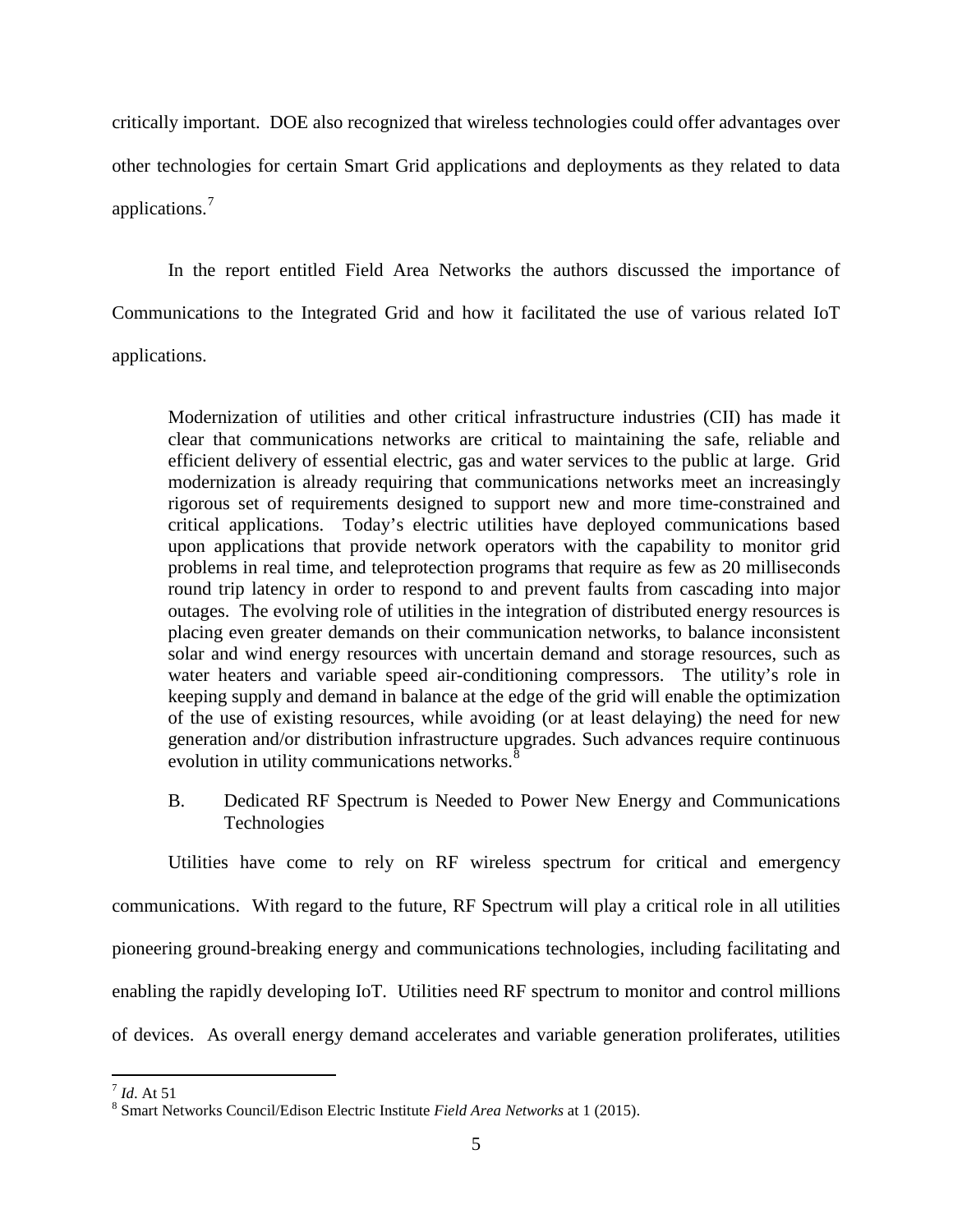will need dedicated RF spectrum for broadband communications to manage peak loads, to maintain grid stability and to support communications networks to monitor and control millions of devices and the new generation resources that will be connected to utility systems.

Wireless communications is important for reliable electric utility operations because it is a propagating medium which cannot be destroyed or damaged by a natural or man-made disaster. As CII entities, utilities cannot rely upon commercial networks to meet their needs for reliability and resiliency with regard to critical communications because commercial networks are not sufficiently reliable or resilient. While utilities have extensive wireless communications networks, they use narrowband frequencies, which may not support the increasing capacity requirements that have been created by the deployment of the Smart Grid and grid modernization. Without guaranteed access to suitable RF spectrum, America's electric utilities will not have the tools they need to modernize, much less maintain, their networks' security, resiliency and reliability.

## II. Question 6 (b)—Steps That The Government Might Take To Mitigate The Issue

Utilities need access to 10 megahertz of spectrum that is suitable to support different communications needs, including voice and data, in different environments, including rural and urban areas. To provide the necessary coverage, this spectrum will need to be in a single band or two separate bands with sufficient propagation and bandwidth to provide sufficient capacity and coverage to enable the development and deployment of a cost-effective, highly-reliable, widearea, high-capacity wireless infrastructure.

Utilities must be permitted by the FCC or NTIA to enter into Licensed Shared Access (LSA) agreements (i.e., as "priority access" users) with either commercial mobile providers or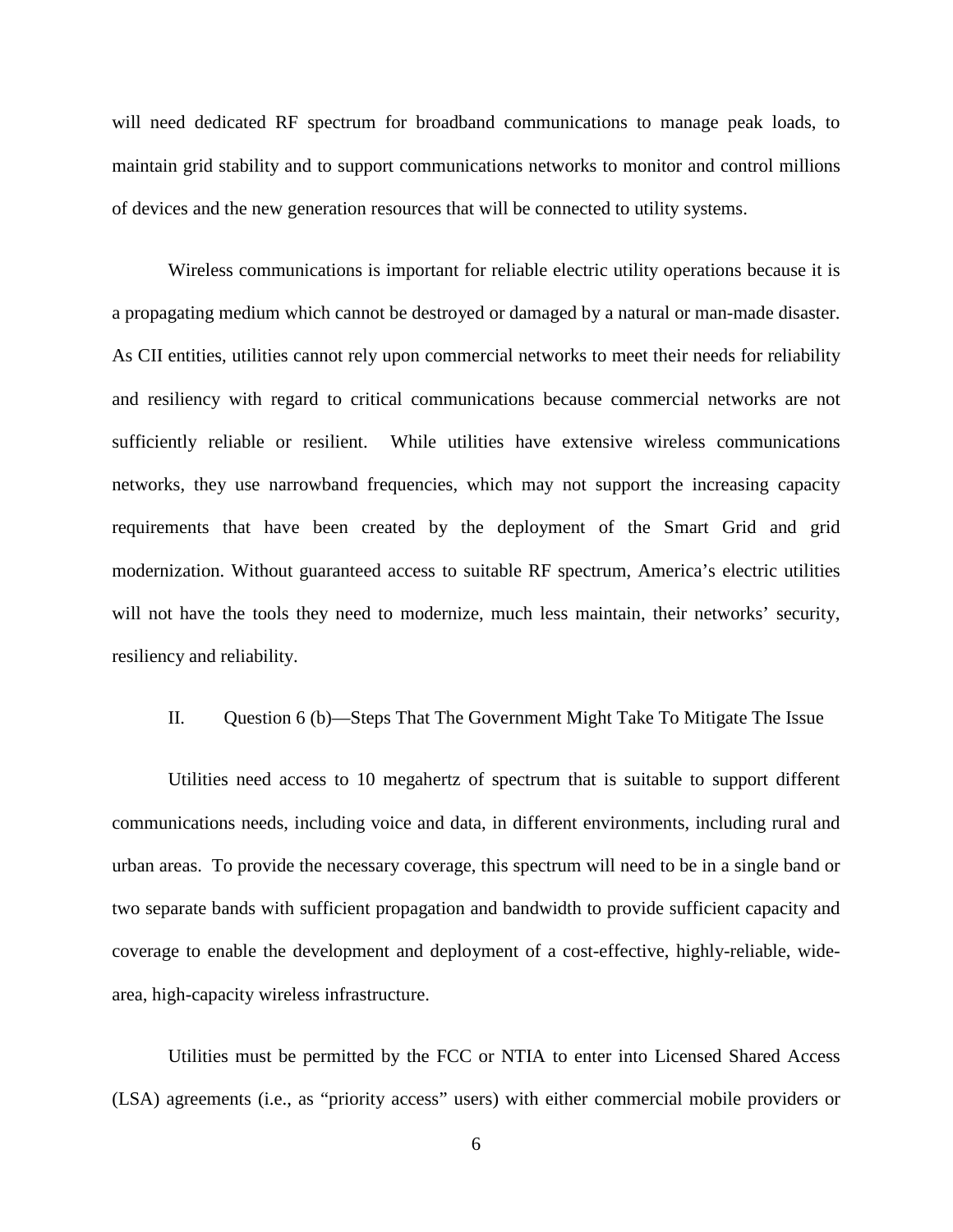with Federal incumbents in some bands–potentially in the 5 GHz bands now under consideration for Wi-Fi reallocation domestically and internationally. Licensed Shared Access or Authorized Shared Access of the 406-420 MHz band and the 4.9 GHz public safety spectrum are viable options should also be permitted. Such a government/private sector partnership would be very beneficial and in the public interest.

## III. Question 15—The Government Role in Addressing Cybersecurity Concerns

Electric utilities are consumers of information and communication technologies (e.g., IoT)—both for business and operational systems. Utility concerns are similar to other consumer concerns regarding cybersecurity, except that cybersecurity risk is carefully considered in utility procurements and operations. Other CII entities are likely similarly focused on cybersecurity risk, whereas individual consumers may not prioritize security in their purchasing decisions. Also, cybersecurity of the most critical grid systems is regulated by the Federal Energy Regulatory Commission (FERC). Cybersecurity risk and regulation are key drivers into how and whether utilities will adopt IoT technologies. The challenges utilities face as consumers of IoT technologies is that they cannot control the cybersecurity vulnerabilities introduced during the development of the technologies. Utilities can only mitigate the risks within their operational boundaries, especially during integration and operations, although utilities can negotiate with their suppliers during procurements or acquisition of IoT technologies. The early parts of the supply chain—development, design, and manufacturing is the responsibility of the supplier or IoT manufacturer.

Unfortunately for consumers that prioritize security, innovation often first focuses on developing a technology that provides a new feature or convenience to a consumer that will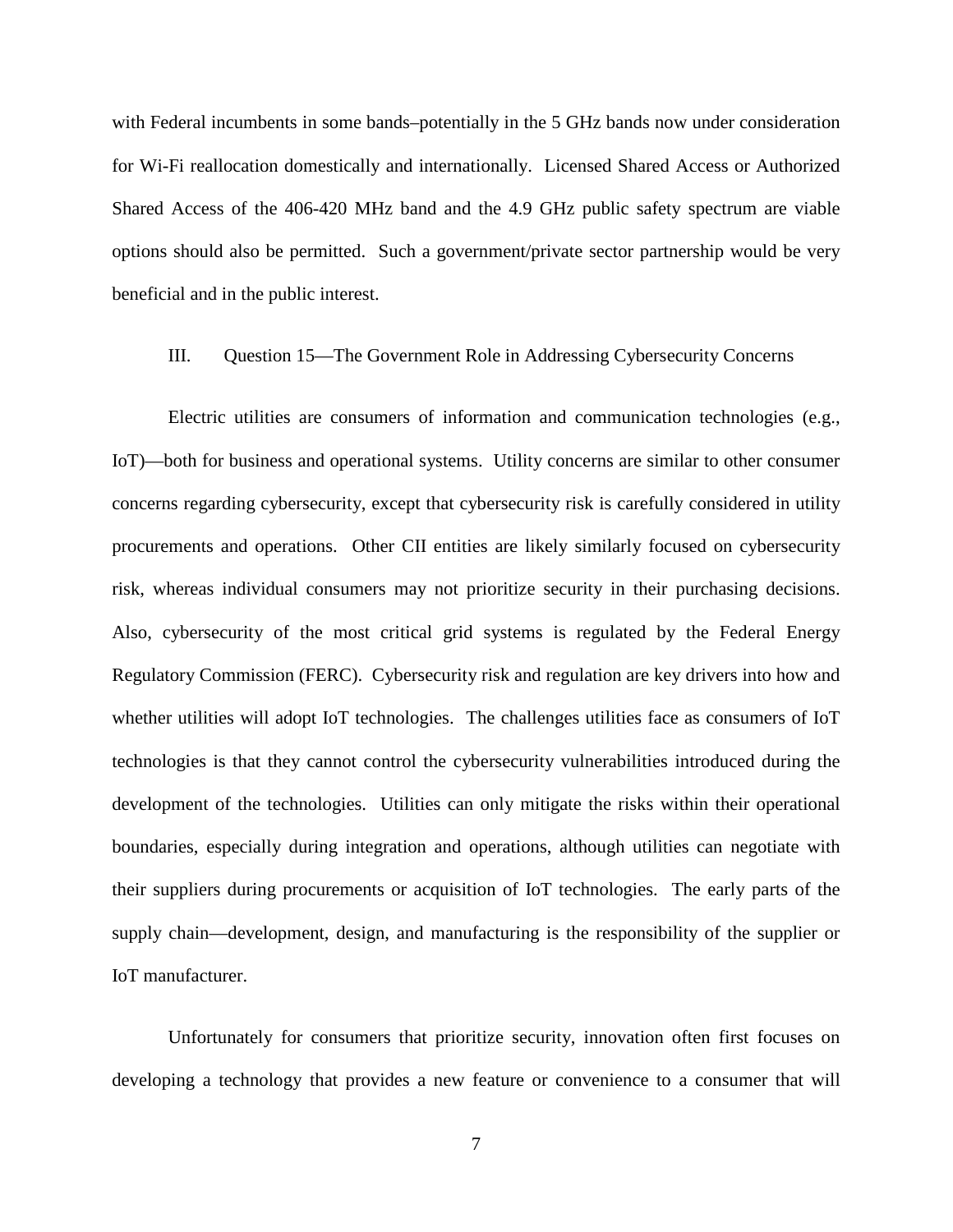attract a market. Cybersecurity is often not addressed until the market starts to mature and consumers ask for security. To help drive innovation of IoT while balancing cybersecurity risk for all consumers—not just utilities—the government may want to consider developing easy to follow policies or standards for IoT manufacturers regarding software development best practices. Existing practices already exist, so the challenge will be in getting IoT innovators to use these practices, especially if they are new companies with less resources to focus on secure software development. This presents a good role for the Department of Commerce and the federal government—to help innovators address security.

A possible approach to be considered in addressing cybersecurity is to tie grant and other IoT funding to security requirements. For example, DOE required their Smart Grid Recovery Act Programs to address cybersecurity in their grant projects and DOE worked with the National Institute of Standards and Technology and other standards development organizations to develop tools, standards and best practices.<sup>[9](#page-7-0)</sup> Although integrating cybersecurity requirements into innovation grants is a good start, security is an ongoing challenge, and risk management must continue after grant funding is spent. Therefore programs that periodically test new and existing IoT technologies would be useful to consumers to ensure that manufacturers are addressing cybersecurity in their products. Testing manufacturing practices is also important to addressing cybersecurity risk for IoT technologies. In considering these programs, we recommend that the government try to leverage existing programs as well as consider that some manufacturers may also have their own capabilities to verify the security of their products. Outreach to consumers may also be effective in helping to ensure that both manufacturers and consumers are thinking about cybersecurity as they develop and use IoT technologies. Finally, as NTIA is reviewing

<span id="page-7-0"></span> <sup>9</sup> *See* SmartGrid.gov, available at:

https://www.smartgrid.gov/recovery\_act/overview/standards\_interoperability\_and\_cyber\_security.html